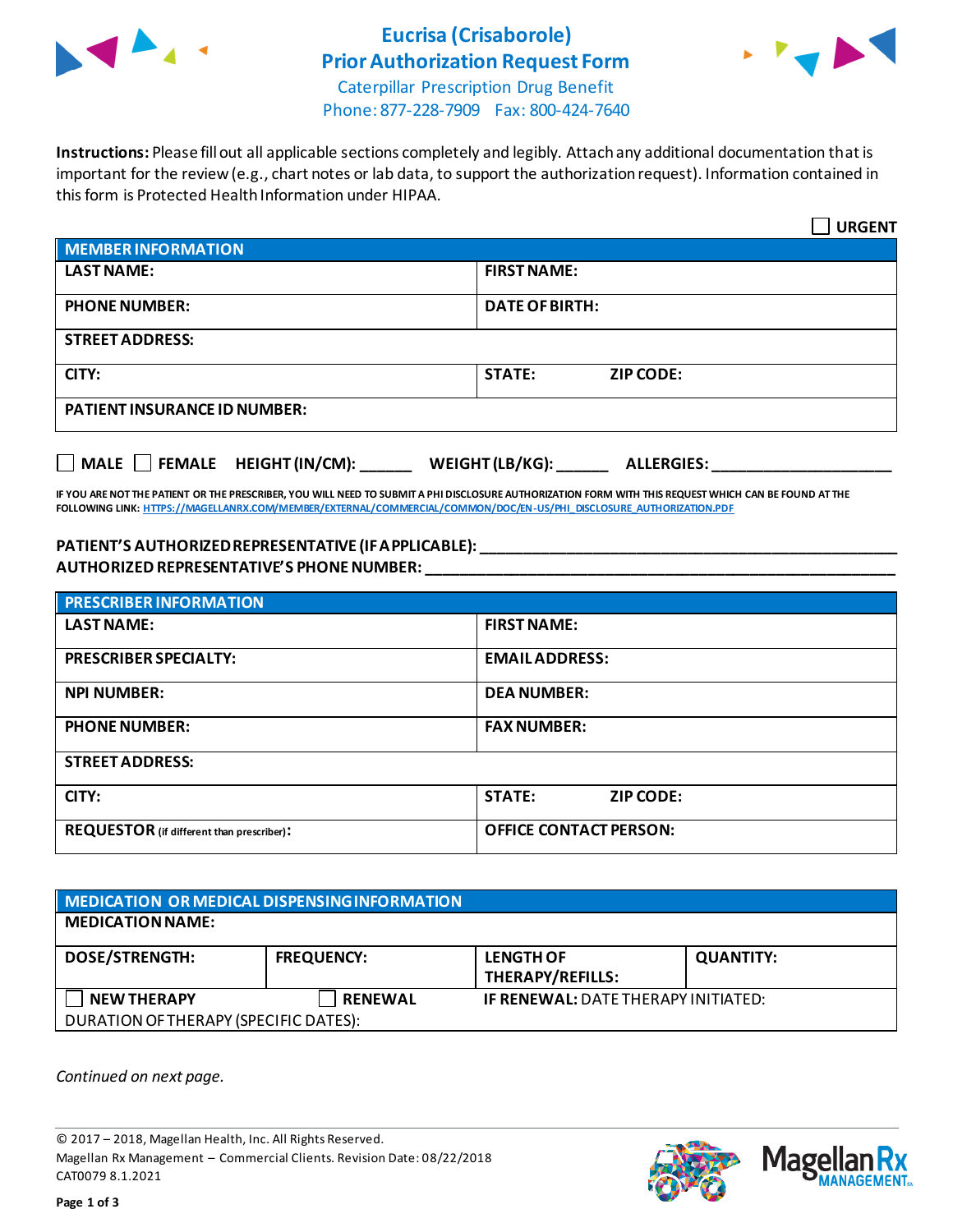

# **Eucrisa (Crisaborole) Prior Authorization Request Form**



Caterpillar Prescription Drug Benefit Phone: 877-228-7909 Fax: 800-424-7640

| MEMBER'S LAST NAME:                                                                                                                                                                                                                                                                                                                                                                                                                                                       | <b>MEMBER'S FIRST NAME:</b>                                        |                                                       |  |
|---------------------------------------------------------------------------------------------------------------------------------------------------------------------------------------------------------------------------------------------------------------------------------------------------------------------------------------------------------------------------------------------------------------------------------------------------------------------------|--------------------------------------------------------------------|-------------------------------------------------------|--|
|                                                                                                                                                                                                                                                                                                                                                                                                                                                                           | 1. HAS THE PATIENT TRIED ANY OTHER MEDICATIONS FOR THIS CONDITION? | YES (if yes, complete below)<br>N <sub>O</sub>        |  |
| <b>MEDICATION/THERAPY (SPECIFY</b><br>DRUG NAME AND DOSAGE):                                                                                                                                                                                                                                                                                                                                                                                                              | <b>DURATION OF THERAPY (SPECIFY</b><br>DATES):                     | <b>RESPONSE/REASON FOR</b><br><b>FAILURE/ALLERGY:</b> |  |
|                                                                                                                                                                                                                                                                                                                                                                                                                                                                           |                                                                    |                                                       |  |
| 2. LIST DIAGNOSES:                                                                                                                                                                                                                                                                                                                                                                                                                                                        |                                                                    | <b>ICD-10:</b>                                        |  |
|                                                                                                                                                                                                                                                                                                                                                                                                                                                                           |                                                                    |                                                       |  |
| 3. REQUIRED CLINICAL INFORMATION: PLEASE PROVIDE ALL RELEVANT CLINICAL INFORMATION TO SUPPORT A<br>PRIOR AUTHORIZATION.                                                                                                                                                                                                                                                                                                                                                   |                                                                    |                                                       |  |
| <b>Clinical Information:</b>                                                                                                                                                                                                                                                                                                                                                                                                                                              |                                                                    |                                                       |  |
| Is the patient 3 months of age or older? $\square$ Yes $\square$ No                                                                                                                                                                                                                                                                                                                                                                                                       |                                                                    |                                                       |  |
| Does the patient have a diagnosis of mild-to-moderate atopic dermatitis? $\Box$ Yes $\Box$ No                                                                                                                                                                                                                                                                                                                                                                             |                                                                    |                                                       |  |
| Is the patient's affected area sensitive (e.g., face, axillae, groin)? $\Box$ Yes $\Box$ No                                                                                                                                                                                                                                                                                                                                                                               |                                                                    |                                                       |  |
| Does the patient have a history of failure, contraindication, or intolerance to at least one low potency<br>topical corticosteroid for a minimum of 2 weeks as corroborated by submitted chart n otes? $\Box$ Yes $\Box$ No<br>(provide documentation)                                                                                                                                                                                                                    |                                                                    |                                                       |  |
| Does the patient have a history of failure, intolerance or contraindication to at least one medium to high potency<br>topical corticosteroid for a minimum of 2 weeks as corroborated by submitted chart notes? $\Box$ Yes $\Box$ No<br>(provide documentation)                                                                                                                                                                                                           |                                                                    |                                                       |  |
| Does the patient have a history of failure, intolerance or contraindication to Elidel (pimecrolimus) topical<br>cream as corroborated by submitted chartnotes? $\Box$ Yes $\Box$ No<br>(provide documentation)                                                                                                                                                                                                                                                            |                                                                    |                                                       |  |
| Are there any other comments, diagnoses, symptoms, medications tried or failed, and/or any other information the<br>physician feels is important to this review?                                                                                                                                                                                                                                                                                                          |                                                                    |                                                       |  |
|                                                                                                                                                                                                                                                                                                                                                                                                                                                                           |                                                                    |                                                       |  |
| Please note: Not all drugs/diagnosis are covered on all plans. This request may be denied unless all required<br>information is received.<br>ATTESTATION: I attest the information provided is true and accurate to the best of my knowledge. I understand that<br>the Health Plan, insurer, Medical Group or its designees may perform a routine audit and request the medical<br>information necessary to verify the accuracy of the information reported on this form. |                                                                    |                                                       |  |
|                                                                                                                                                                                                                                                                                                                                                                                                                                                                           |                                                                    |                                                       |  |
|                                                                                                                                                                                                                                                                                                                                                                                                                                                                           |                                                                    |                                                       |  |



**Mage** 

Кx **ANAGEMENT**<sub>SM</sub>

<sup>© 2017</sup> – 2018, Magellan Health, Inc. All Rights Reserved. Magellan Rx Management – Commercial Clients. Revision Date: 08/22/2018 CAT0079 8.1.2021